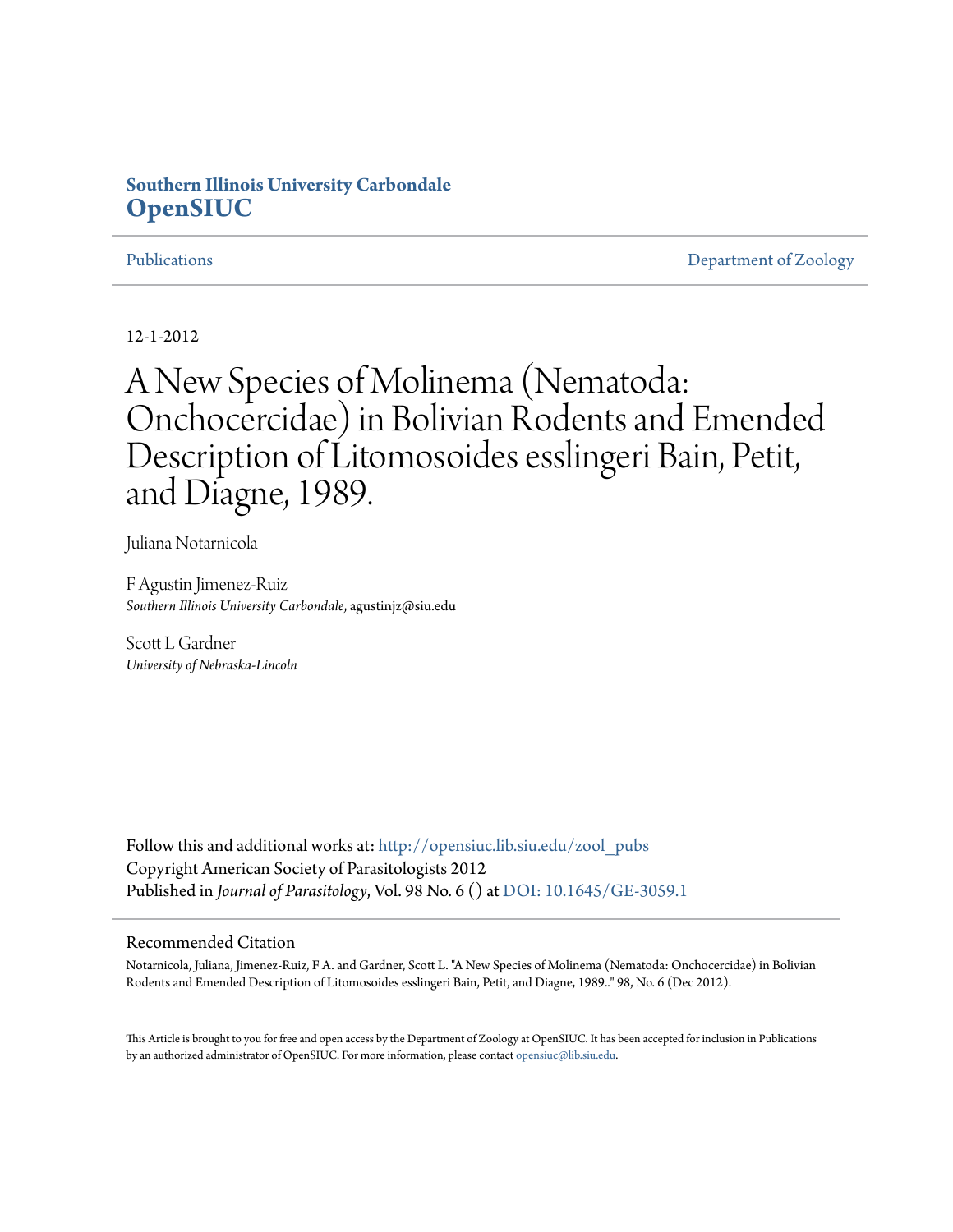## A NEW SPECIES OF MOLINEMA (NEMATODA: ONCHOCERCIDAE) IN BOLIVIAN RODENTS AND EMENDED DESCRIPTION OF LITOMOSOIDES ESSLINGERI BAIN, PETIT, AND DIAGNE, 1989

#### Juliana Notarnicola, F. Agustín Jiménez\*, and Scott L. Gardner†

Centro de Estudios Parasitológicos y de Vectores –CEPAVE –CCT La Plata- CONICET, Calle 2 # 584 (1900) La Plata, Argentina. e-mail: julinota@yahoo.com.ar

ABSTRACT: We report the distribution of 2 species of filarioid nematodes occurring in different hosts in the central region of South America. Molinema boliviensis n. sp. was recorded as a parasite of sigmodontine and echymyid rodents in Bolivia, and Litomosoides esslingeri was recorded in sigmodontine and ctenomyid rodents from Bolivia and Argentina. Molinema boliviensis n. sp. shares several similarities with other species reported in spiny rats; however, it can be easily differentiated by the presence of a flat anterior end, gradually tapering lappets and a tubercle present in posterior end, a short, uniform buccal capsule, an oval-shaped vagina vera, and a ratio of spicules of 1:1.44. An account for the morphological variability of L. esslingeri is presented that allows the identification of the buccal capsule, the tail tip in females, and the shape of spicules as reliable diagnostic traits. A complete set of head papillae is also described. The finding of these parasites in phylogenetically unrelated hosts suggests that host capture may be a frequent phenomenon in these filarioids. Researchers should focus efforts in surveying mammals within the same ecological guild to understand the distribution and host specificity of these nematodes.

From 1984–2000, the American Museum of Natural History (AMNH), the Museum of Southwestern Biology (MSB), the Bolivian National Museum of Natural History in La Paz, and the Harold W. Manter Laboratory of Parasitology (HWML) mounted joint collecting expeditions throughout Bolivia to survey and inventory sylvatic mammals and their parasites.

Within the geopolitical boundaries of Bolivia, more than 327 species of mammals have been documented, with about 5% being endemic (Anderson, 1997). At the present time, around 140 species of rodents are known to occur in Bolivia, some of them only recently described (Salazar et al., 1994; Anderson, 1997; Anderson and Yates, 2000; Gardner et al., 2012). While the mammal fauna of the country is fairly well known, the data on the parasites are still lagging due to the paucity of workers in this area.

Members of Molinema Freitas and Lent, 1939 and Litomosoides Chandler, 1931 (Nemata: Onchocercinae) are known exclusively from the New World (Guerrero and Bain, 2001). Representatives of both genera have been reported from echimyid, ctenomyid (Hystricomorpha), and murid (Myomorpha) rodents in South America and from castorids in North America. At the present time, 12 species of Molinema are known and most of these parasites use mosquitoes as vectors (Bain, 1974); adults may be found in the body cavity of hystricognath rodents (11 species) and beavers (1 species) (Freitas and Lent, 1939; Anderson, 1953; Esslinger, 1974; Guerrero and Bain, 2001). To our knowledge, there is no record for any species of Molinema in Bolivia.

There are 41 species included in *Litomosoides*, all recorded from the thoracic and abdominal cavities of sigmodontine and ctenomyid rodents, bats, and marsupials (Caballero, 1947; Esslinger, 1973; Bain et al., 1989; Brant and Gardner, 1997; Notarnicola et al., 2000). Species of Litomosoides use mites as intermediate hosts (Bain et al., 1980). In Bolivia, they have been recorded in tuco-tucos (Hystricognathi: Ctenomyidae) and in phyllostomid and vepertilionid bats (Brant and Gardner, 1997; 2000; Notarnicola et al., 2010).

As part of our investigations on Bolivian parasite biodiversity, we herein describe a new species of Molinema parasitizing sigmodontine and echymyid rodents (Holochilus and Proechimys, respectively) and record for the first time Litomosoides esslingeri Bain, Petit and Diagne, 1989 for Bolivia and Argentina. We also provide some additional data on the morphological variability of L. esslingeri based on observations of the type specimens and material from the present study.

#### MATERIALS AND METHODS

Rodents collected in the field were processed following the guidelines for the use of wild mammals in research of the American Society of Mammalogists (Sikes and Gannon, 2011). Nematodes were collected and preserved following Gardner (1996) and Gardner and Jiménez (2009). Filarioids were placed directly into either 70% ethanol, 95% ethanol, or 10% formalin; some were killed and straightened in glacial acetic acid and stored in 70% ethanol. All filarioids were transported in those solutions to the Harold W. Manter Laboratory (HWML), Lincoln, Nebraska, and stored until further examination. For study of morphological characters, specimens were cleared in lactophenol and examined using a Zeiss Ultraphot or Zeiss Axiophot digital microscope (Zeiss, Oberkochen, Germany). To examine the oral papillae, the apical portion was excised from a specimen and used to prepare an en face view. The lateral cuticular internal ridge was used to identify lateral fields and the Y-shaped section of the lumen of the esophagus was used to identify the dorsal side. The uterus of 1 female was dissected to extract microfilariae. Illustrations were made with the aid of a drawing tube. Measurements are presented as follows: holotype male; paratypes males, allotype female, and paratypes females. If more than 3 specimens were examined, mean values and standard deviations are presented with ranges in parentheses; measurements from 2 specimens are separated by semicolons. Measurements are given in micrometers unless otherwise stated. Prevalence and mean intensity of infection are also provided for each species.

Specimens were deposited in the HWML (Division of Parasitology, University of Nebraska State Museum). We choose the sigmodontine rodent Holochilus sciureus Wagner, 1842 as the type host for the description of the new species of Molinema because the material included 2 males and 1 female that were well preserved. One specimen of Proechimys contained a female and a male, but they were not well preserved; the remaining hosts contained either females or males. Specimens of L. esslingeri (originally identified as Litomosoides carinii) from Melanomys caliginosus (Tomes, 1860) from Yumbo, Valle del Cauca, Colombia, were requested from the United States National Museum, Parasite Collection (Beltsville, Maryland). Material examined included 3 males, 3 females (USNM 72391), and a slide with microfilaria from blood (USNM 72392). Other acronyms used throughout the text include: AMNH: American Museum of Natural History, New York, New York; CML: Colección Miguel Lillo, San Miguel de Tucumán, Argentina;

Received 5 December 2011; revised 3 June 2012; accepted 8 June 2012. \* Department of Zoology, Southern Illinois University, Carbondale, Illinois 62901-6501.

<sup>†</sup> The Harold W. Manter Laboratory of Parasitology, University of Nebraska–Lincoln, Lincoln, Nebraska 68588-0547. DOI: 10.1645/GE-3059.1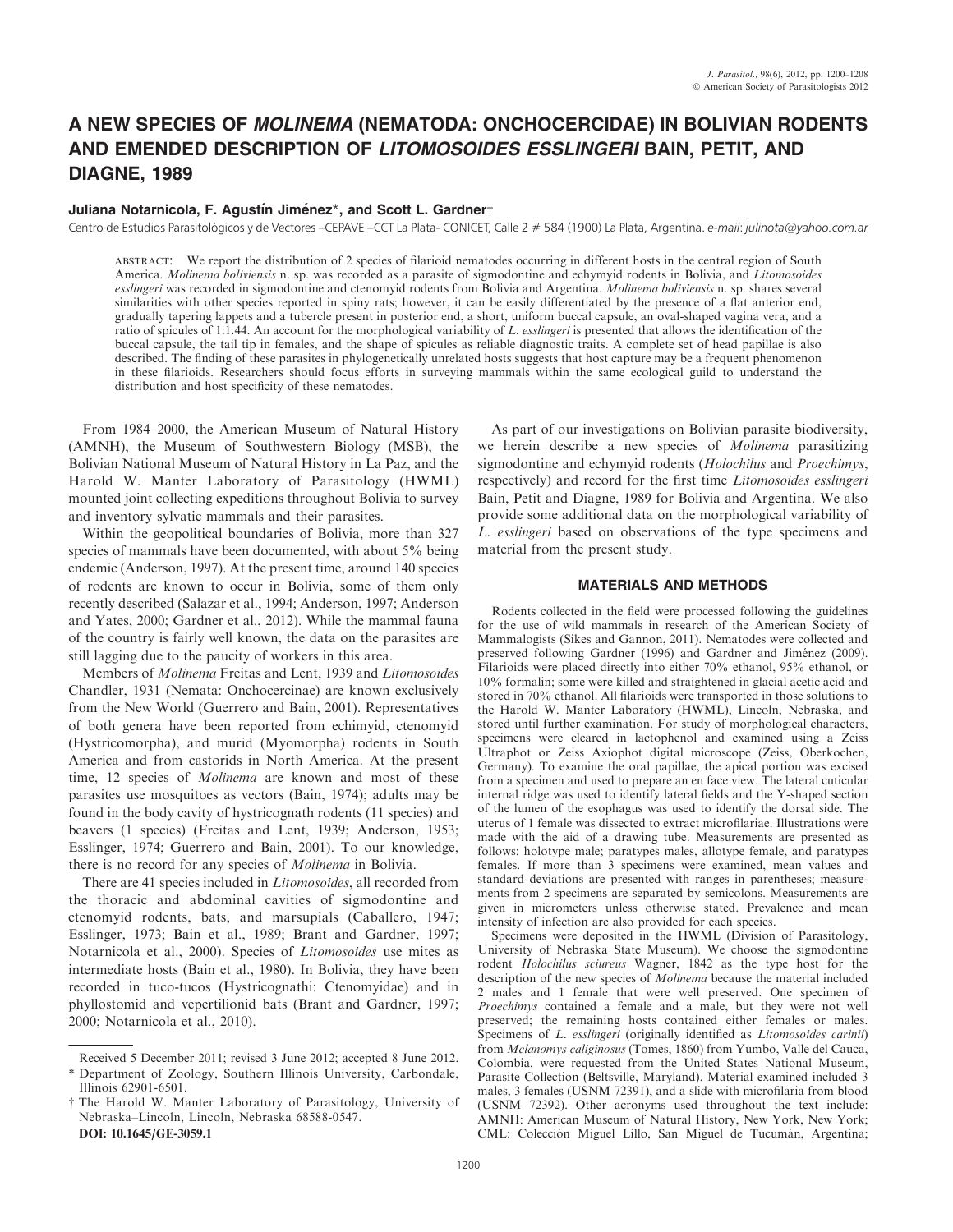MACN: Museo Argentino de Ciencias Naturales ''Bernardino Rivadavia,'' Buenos Aires, Argentina; MSB: Museum of Southwestern Biology, Albuquerque, New Mexico; NK: Cryovoucher number, field number of the host and parasites species; OMNH: Oklahoma Museum of Natural History, Norman, Oklahoma; ND: no data.

#### RESULTS

Mammals examined in Bolivia were infected by several species of filarioid nematodes, the results of which are reported elsewhere (Brant and Gardner, 1997, 2000; Notarnicola et al., 2007, 2010). Herein, we report on a new species of *Molinema* for Bolivia and emend the description of L. esslingeri, a species known only from Colombia, based on material collected from Bolivia and the northwest of Argentina and on the type specimens from Colombia. For details of the localities see the Appendix.

#### **DESCRIPTION**

#### Molinema boliviensis n. sp.

(Figs. 1–20; Table I)

General description (based on 4 males, 8 females): Males 1.4 to 1.6 times smaller. Anterior end flat. Rectangular cephalic shield expanded laterally, constricted in sagittal plane, wide and with rounded edges laterally (Figs. 2–5, 15–17). Oral opening minute and round. Buccal capsule wider than long, rhomboid-shaped (Figs. 4, 5). Esophagus divided, muscular and glandular parts of similar diameter; muscular esophagus observed in a single female. Deirids slightly asymmetrical, without salient point (Figs. 1, 13). Tail with 2 conical lappets terminating in narrow digitiform protuberances (Figs. 10, 20). Phasmids at base of lappets.

Male: Posterior region coiled. Area rugosa extends from coiled region to tail; with conspicuous transverse ridges (Figs. 9, 10). Spicules unequal in size and shape. Right spicule with strongly cuticularized proximal part and membranous wide distal end; rolled up and distal end with single columnelle (Fig. 11). Left spicule with well-cuticularized proximal handle; lamina membranous, supported by cuticular axis (Fig. 12). Four pairs of precloacal papillae; postcloacal pair 5 smaller and lateral relative to pair 6; 1 asymmetrical ventro-lateral papillae on posterior third of tail plus 1 symmetric terminal pair (Figs. 6–8). Lappets digitiform. Testis at level of esophago-intestinal junction.

Holotype: Length 41.4 mm; maximum width 193 at mid-body; width at nerve ring 130, at esophago-intestinal junction 171. Distance between cephalic papillae in median view 68, in lateral view 23; cephalic ratio 2.95; distance between labial papillae in median view 38 and 19 in lateral view. Buccal capsule 7 high and 10 wide. Esophagus 1,355 long; muscular portion 378. Nerve ring and deirids 200 and 342, respectively, from anterior extremity. Tail 260 long; width at cloaca 62; tail length-width ratio 4.19; lappets 11 long. Left spicule 230 long; handle 120 long, lamina 110 long. Right spicule 167; spicule ratio 1:1.37. Area rugosa 4,200 long; crests 2 in height, spaced 5–6.

Male paratypes ( $n = 3$ ): Length 42.94  $\pm$  9.4 (35.6–53) mm; maximum width 183.3  $\pm$  20.8 (160–200) at mid-body; width at nerve ring 100, at esophago-intestinal junction 170. Buccal capsule 6  $\pm$  1.4 (5–7) high and  $12.5 \pm 3.5$  (10–15) wide. Esophagus 1,343.3  $\pm$  102.1 (1,270–1,460) long; muscular portion 379.3  $\pm$  80 (300–460). Nerve ring 231.6  $\pm$  18.9 (210– 245) from anterior extremity. Deirids in 1 male 380. Tail  $257.3 \pm 66.3$ (200–330) long. Lappets  $12 \pm 1$  (11–13) long. Left spicule 225  $\pm$  35.3 (200–250) long; handle  $125 \pm 18$  (110–145) long. Right spicule  $155 \pm 21.2$ (140–170); spicule ratio 1:1.44  $\pm$  0.02 (1.42–1.47). Area rugosa 3,736  $\pm$ 412 (3,410–4,200) long.

Female: Vulva at level of esophagus, slightly posterior to muscularglandular division. Vagina with muscular walls, oval-shaped (Figs. 13, 14). Ovejector long and muscular. Tail rounded, finishing in a terminal tubercle and 2 digitiform lappets (Figs. 19, 20).

Allotype: Length 59.3 mm. Maximum width 400; width at nerve-ring 200; at vulva 250. Distance between cephalic papillae in median view 90, in lateral view 52; cephalic ratio 1.79; distance between labial papillae in median view 52 and 25 in lateral view. Buccal capsule 6 high and 10 wide. Nerve ring and deirids 260 and 420, respectively, from anterior end. Esophagus 1,260 long; muscular portion 430 long. Vulva 560 from anterior end. Vagina 200 long; ovejector 2,500 long. Tail 275 long; width at anus 130; tail ratio 2.11. Lappets 12 long.

Female paratypes  $(n = 6)$ : Length 73.36  $\pm$  12.2 (59.3–90.36) mm. Maximum width 344.6  $\pm$  52.8 (260–400); width at nerve-ring 176  $\pm$  5.7 (170–180), at vulva 195  $\pm$  7 (190–200). Buccal capsule 9  $\pm$  2.1 (6–11) high and  $14.25 \pm 4$  (11–20) wide. Nerve ring and deirids  $270 \pm 56.8$  (200–340) and  $375 \pm 91.9$  (310–440), respectively, from anterior end. Esophagus  $1,735 \pm 299.2$  (1,350–2,200) long; muscular portion 425  $\pm$  150 (250–500) long. Vulva 615.7  $\pm$  63.7 (490–700) from anterior end. Tail 262.1  $\pm$  18.6 (225–280) long; width at anus 134.2  $\pm$  13.9 (120–160); tail ratio 1.97  $\pm$  0.2 (1.6–2.3). Lappets  $11.8 \pm 0.4$  (11–12) long.

Microfilariae: Body fusiform, with salient cephalic hook. Tail attenuated, without nuclei at tip of tail (Fig. 18). Based on uterine microfilariae (n = 4): body length 236.5  $\pm$  25.4 (210–270), width 4.

#### Taxonomic summary

Type host: Holochilus sciureus Wagner, 1842 (Cricetidae, Sigmodontinae), collected 12 August 1985 by T. I. Mercado, Deposited at MSB55987 (NK13055).

Type locality: Bolivia, Santa Cruz, 15°43'S, 63°09'W; 6 km W (by road), Ascensión, 240 m. See appendix for other localities.

Other hosts: Proechimys brevicauda and Proechimys sp. (Echimyidae). See appendix for details on deposited numbers.

Site of infection: Abdominal cavity; nematodes found among the intestines at necropsy.

Specimens deposited: Holotype (male) HWML 67122, allotype (female) HWML 67123, and 1 male paratype HWML 63461 at the Harold Manter Laboratory of Parasitology; other paratypes (6 females and 3 males) HWML60291; 61804; 63457; 63459; 63460; 63463.

Prevalence and intensity: From H. sciureus 1/7 (14.3%), 3 parasites; from Proechimys spp.: 7/57 (12.3%), mean intensity 1.5 (1–2).

Etymology: The specific name is derived from the name of the country Bolivia, meaning ''of Bolivia.''

#### Remarks

From the 12 species of Molinema currently known, 8 have been recorded from species of Echimyidae, 2 in Erethizontidae, 1 in Castoridae, and 1 in Myocastoridae. The species we herein describe presents a unique combination of characters that includes the presence of a flat anterior end, gradually tapering lappets and a tubercle present in posterior end, a short uniform buccal capsule, an oval-shaped vagina vera, and a ratio of spicules of 1:1.44.

Molinema boliviensis n. sp. has a flat anterior end, which differs from the concave anterior end in Molinema diacantha (Molin, 1858), Molinema bifida (Molin, 1858), Molinema travassosi (Artigas and Pacheco, 1933), Molinema proechimyis (Esslinger, 1974), and Molinema barbarae Guerrero and Bain, 2001. Moreover, the new species possesses a shorter esophagus compared with M. diacantha (mean of 1,735 in females and 1,343 in males vs. 4,895 and 4,200–4,700, respectively) and has a terminal tubercle in the tail, absent in  $M$ . *bifida*. The vulva in *M*. *boliviensis* n. sp. is closer to the anterior end compared with M. travassosi, and males have a shorter tail (mean of 257.3 vs. 330–400, respectively) (Artigas and Pacheco, 1933; Freitas, 1964; Esslinger, 1974; Guerrero and Bain, 2001). In addition, the new species differs from M. proechimyis in having males with a smaller spicule ratio (1.4 vs. 1.8), shorter tails, and larger microfilariae (mean of 236.5 vs. 192) (Esslinger, 1974). The females of M. bifida, M. travassosi, M. proechimyis, and M. barbarae are larger when compared with those of the new species (body length of more than 104 mm vs. a mean of 73.36 mm in our specimens). Moreover, there are another 3 differences between M. boliviensis n. sp. and M. barbarae: first, the left spicule of the new species is shorter than that in M. barbarae; second, microfilariae are longer (236.5 vs. 172, respectively), and third, males lack 1 precloacal papilla (Guerrero and Bain, 2001).

Molinema boliviensis n. sp. also is different from Molinema arbuta (Highby, 1943), a parasite of Erethizon dorsatum, in having a longer and different shape of the spicules; the tip of the tail of females possesses a tubercle and lappets, absent in M. arbuta, and the vagina is oval-shaped with a markedly muscular duct whereas this structure is elongated and muscular in M. arbuta (Highby, 1943).

The new species differs from Molinema sprenti (Anderson, 1953), a parasite of Castor canadensis Kuhl, in having a shorter esophagus, a vulva opening near the anterior end, tail with a smaller ratio in both sexes (2.11 in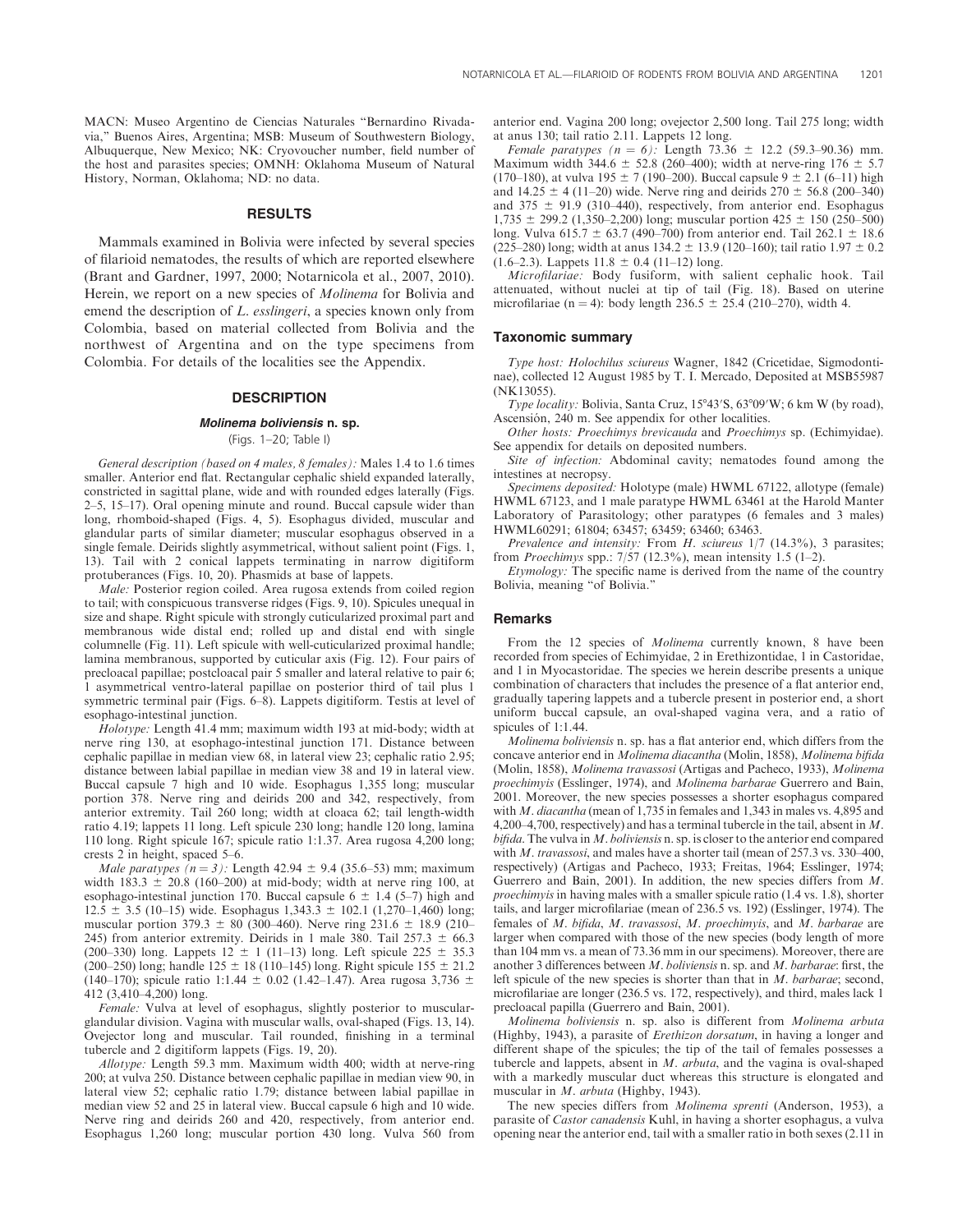

FIGURES 1-10. Molinema boliviensis n. sp. Male. (1) Anterior region. (2-3) Anterior end, median and lateral views. (4-5) Detail of buccal capsule, median and lateral views. (6) Posterior region, lateral view. (7–8) Cloacal region, ventral and lateral views. (9) Area rugosa at mid-length. (10) Tail tip, lateral view.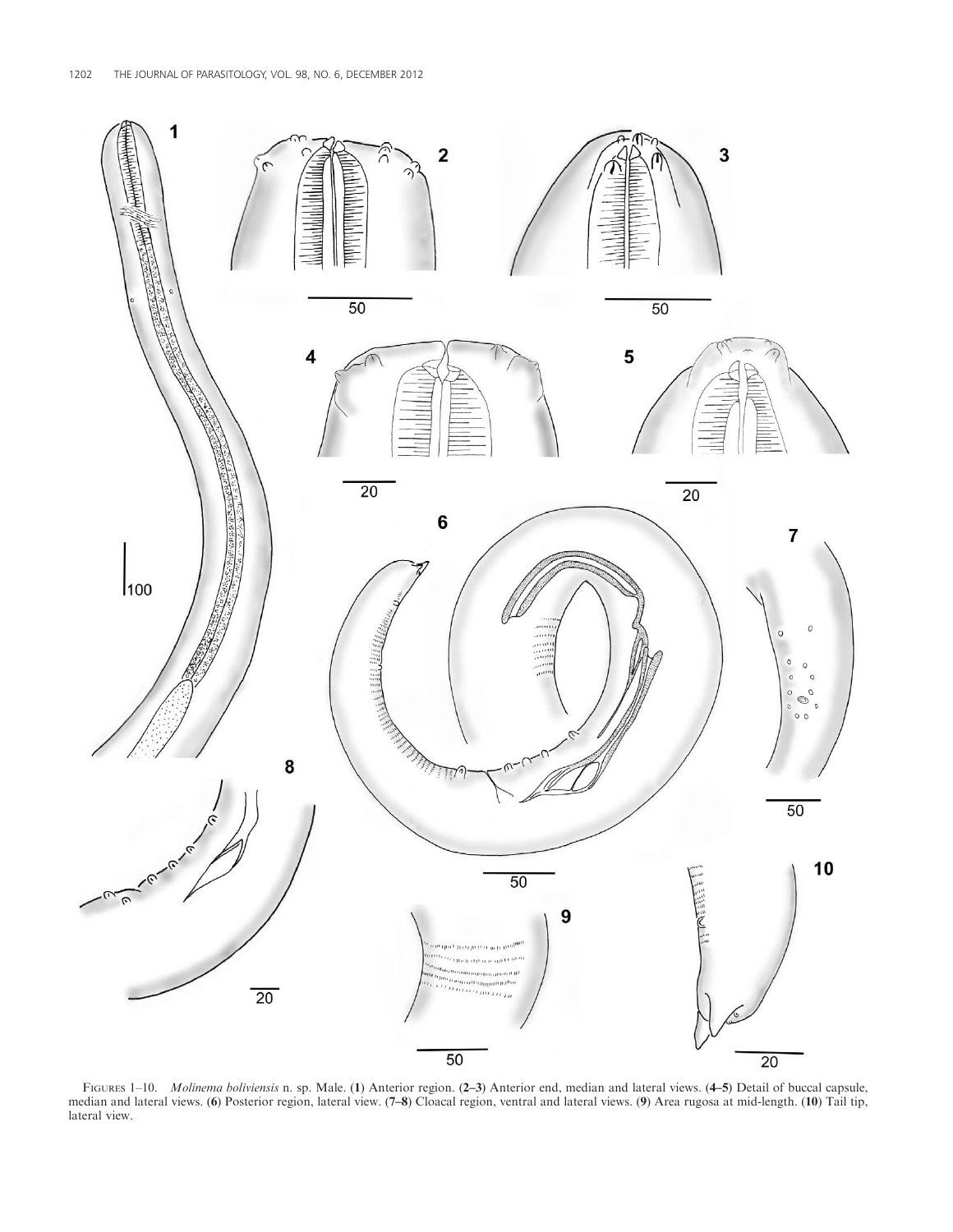

FIGURES 11–20. Molinema boliviensis n. sp. male (11–12) and female (13–20). (11) Right spicule, lateral view. (12) Left spicule, lateral view. (13) Anterior region showing the vulva, ventral view. (14) Anterior region showing the esophago-intestinal junction. (15–17) Anterior end, median, lateral, and apical views. (18) Uterine microfilaria. (19) Tail, lateral view. (20) Tip tail.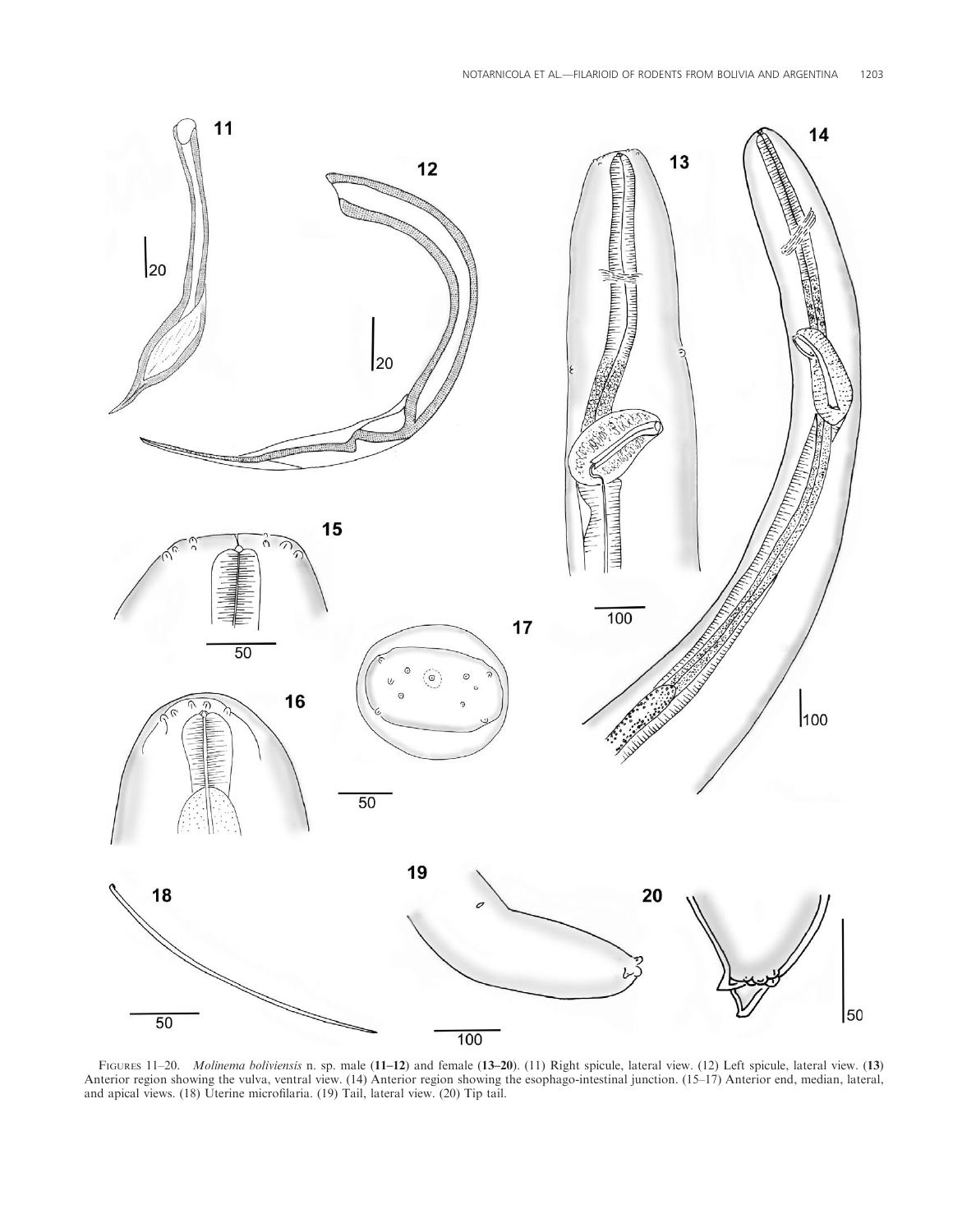|            | Host species           | Departments and localities |                    |                |                |                          |              |            |                     |               |
|------------|------------------------|----------------------------|--------------------|----------------|----------------|--------------------------|--------------|------------|---------------------|---------------|
| Host taxon |                        | Santa Cruz<br>Ascensión    | La Paz<br>Rio Beni | Beni           |                |                          |              | Oruro      |                     |               |
|            |                        |                            |                    | Totaizal       | Yucumo         | Rio<br>Tijamuchi         | San<br>Pablo | Huancaroma | 3.5 km<br>NE Toledo | Rio<br>Barros |
| Echimyidae | Proechimys brevicauda  | $12*$                      | 6                  | $8*$           | $10*$          |                          |              |            |                     |               |
|            | Proechimys sp.         |                            | $3*$               | $2*$           | $6*$           |                          | 10           |            |                     |               |
| Ctenomidae | Ctenomys opimus        |                            |                    |                |                |                          |              |            |                     | $8+$          |
| Cricetidae | Akodon sp.             | 6                          | 5                  |                |                |                          | $\mathbf{1}$ |            |                     |               |
|            | Akodon albiventer      |                            |                    |                |                |                          |              | 18         | 9                   |               |
|            | Akodon boliviensis     |                            |                    |                |                |                          |              | 6          | 3                   |               |
|            | Akodon davi            | 3                          |                    |                |                |                          |              |            |                     |               |
|            | Calomys callosus       |                            |                    |                |                |                          |              |            |                     |               |
|            | Calomys lepidus        |                            |                    |                |                |                          |              | 33         | 1 <sup>†</sup>      | 1             |
|            | Eligmodontia puerulus  |                            |                    |                |                |                          |              | $2\dagger$ | 7†                  | 5             |
|            | Galenomys garleppi     |                            |                    |                |                |                          |              | 1          |                     |               |
|            | Holochilus sciureus    | $3*$                       |                    | $\mathbf{1}$   |                | 3 <sup>†</sup>           |              |            |                     |               |
|            | Neacomys spinosus      |                            | 3                  |                | $\mathbf{1}$   |                          |              |            |                     |               |
|            | Necromys lasiurus      | 9                          |                    |                |                |                          | 12           |            |                     |               |
|            | Necromys lenguarum     |                            |                    |                |                |                          |              |            |                     |               |
|            | Nectomys squamipes     |                            |                    |                | 3              |                          |              |            |                     |               |
|            | Oecomys bicolor        |                            |                    |                |                |                          |              |            |                     |               |
|            | Oecomys mamorae        |                            |                    |                | 3              | $1+$                     | 1            |            |                     |               |
|            | Oligoryzomys microtis  | 19                         | 27                 | 29             | 30             | 23 <sup>†</sup>          |              | 3          |                     |               |
|            | Oligoryzomys subflavus | 1                          |                    |                | $\overline{2}$ |                          |              |            |                     |               |
|            | Oligoryzomys sp.       |                            | 9                  |                |                |                          | 18†          |            |                     |               |
|            | Oryzomys nitidus       | 3                          | 9                  | 11             | 26             | $\overline{\phantom{a}}$ | 4            |            |                     |               |
|            | Oxymycterus inca       |                            |                    |                |                |                          |              |            |                     |               |
|            | Phyllotis xantopygus   |                            |                    |                |                |                          |              | 6          |                     |               |
|            | Pseudoryzomys simplex  |                            |                    | $\overline{2}$ |                |                          |              |            |                     |               |

TABLE I. List of species and number of rodents trapped from 4 Departments in Bolivia. Symbols indicate the positive hosts for filarioid species as follow: \*Molinema boliviensis n. sp. and †Litomosoides esslingeri.

females and 4.19 in males vs. 4.36 and 5.88 respectively), and shorter microfilariae (Anderson, 1953). From Molinema nattereri Guerrero and Bain, 2001 it differs in having a more-posterior vulva opening, a smaller tail ratio, a left spicule with a longer handle (mean of 125 vs. 90), and a smaller spicule ratio (1.44 vs. 2.32). Finally, it differs from Molinema raposoensis (Esslinger, 1974) in the arrangement of the precloacal papillae with 4 pairs instead of 3, in the shape of the vagina, and in the length of the female tail (mean of 262.1 vs. 207) (Esslinger, 1974; Guerrero and Bain, 2001).

The species sharing the most similarities with  $M$ . boliviensis n. sp. include Molinema peruviensis Guerrero and Bain, 2001, Molinema dessetae (Bain, 1973), and Molinema algardneri Guerrero and Bain, 2001. These 4 species are all similar in that they have a flat head, similar body sizes, and similar shape of the vulva. However, M. boliviensis can be differentiated from M. peruviensis in the shape and length of the lappets and the buccal capsule. The new species shows a muscular and glandular esophagus, which is different from the one seen in  $M$ . dessetae; in addition, the tail of females is longer (mean of 262.1 vs. 390). Finally, the new species is different from  $M$ . *algardneri* in 4 main traits that include the length of the left spicule, the spicule ratio (mean of 1.4 vs. 1.7), a different pattern of the area rugosa, and the length of the microfilariae (210–270 vs. 165–185) (Bain, 1973; Guerrero and Bain, 2001).

#### **REDESCRIPTION**

#### Litomosoides esslingeri Bain, Petit and Diagne, 1989 (Figs. 21–32; Tables I, II)

Diagnosis: Filarioids were identified as *L. esslingeri* by the tubular buccal capsule with irregular thickenings, a smooth buccal cavity, a female tail with a constricted tip, the shape and length of the spicules, between 4-6 pairs of cloacal papillae (Figs. 27, 28), and conspicuous area rugosa

(Fig. 32), and by a microfilaria with a large sheath (see Esslinger, 1973; Bain et al., 1989). Measurements of relevant traits for specimens collected in Bolivia and Argentina are included in Table II. In apical view, specimens possess 4 labial papillae and 4 cephalic papillae (Fig. 26).

#### Taxonomic summary

Type hosts: Oligoryzomys microtis Allen, 1916; Oligoryzomys sp. Bangs, 1900, Eligmodontia puerulus (Philippi, 1896); Calomys lepidus (Thomas, 1884); Holochilus sciureus Wagner, 1842; Oecomys mamorae (Thomas, 1906); and Ctenomys opimus Wagner, 1848 from Bolivia; Eligmodontia puerulus from Argentina.

Localities: See Appendix for details on the localities from Bolivia and Argentina.

Vouchers: See Appendix for details on the collection numbers.

Site of infection: Abdominal cavity.

Prevalence and mean intensity: In Oligoryzomys microtis 21.73% (5/23); 6.33 (1–20) parasites.

#### Remarks

The measurements and most of the characters from specimens collected in Bolivia and Argentina match with those of paratype material and data available in the original description. The shape of the buccal capsule is uniform among all the specimens (see Fig. 25) as well as the shape of the spicules (Figs. 30, 31). Both should be considered reliable diagnostic characters. However, 3 traits show considerable variability in our specimens and in the lot from Colombia. These include the esophagus and tails of males and females which, in specimens from Argentina and Bolivia, appear to be longer. In addition, the vulva opening is placed about 1,899 from the anterior end in specimens from Argentina and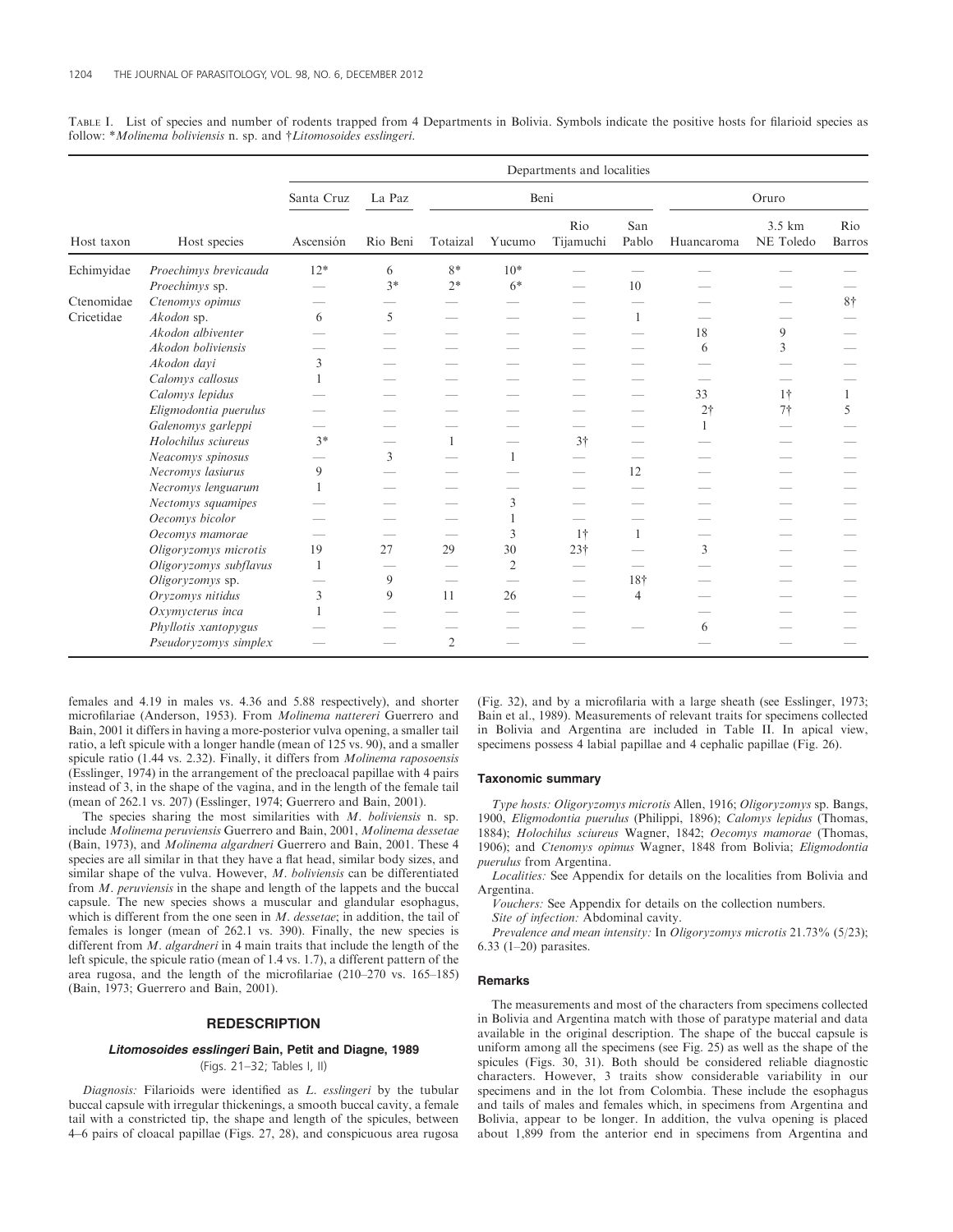

FIGURES 21–32. Litomosoides esslingeri (USNM72391) from Melanomys caliginosus, Colombia. (21–22) Anterior region of a slender and a robust female. (23–24) Female tails, lateral views. (25) Buccal capsule from male. (26) Apical view from a female. (27) Posterior region of male. (28–29) Male tails, lateral and ventral views. (30) Left spicule. (31) Right spicule. (32) Area rugosa at mid-length.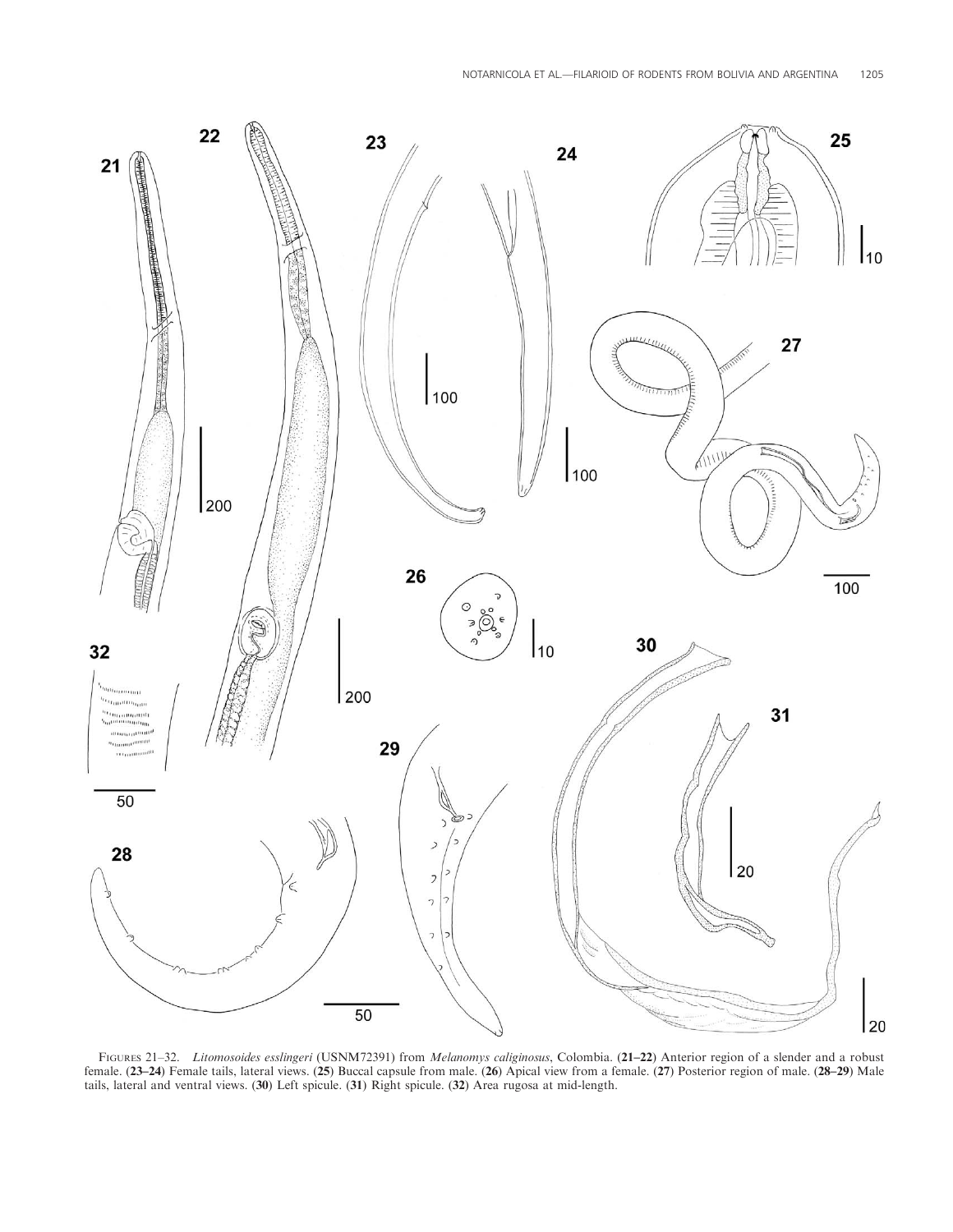|                       |                           | Argentina             |                 |                 |                       |
|-----------------------|---------------------------|-----------------------|-----------------|-----------------|-----------------------|
| Host species:         | Oligoryzomys microtis     | Eligmodontia puerulus | Calomys lepidus | Ctenomys opimus | Eligmodontia puerulus |
| Males                 | $n = 13$                  | $n = 1$               |                 |                 | $n = 2$               |
| Body length (mm)      | $21.1(17-26.4)$           | 28                    |                 |                 | 25.45; 19.8           |
| Body width            | $137.4(119-162)$          | $\overline{?}$        |                 |                 | 120; 120              |
| Buccal capsule length | $18.9(15-25)$             | 16                    |                 |                 | 23; 17                |
| Esophagus length      | 709.2 (500-1,632)         | 610                   |                 |                 | 520; 520              |
| Tail length           | $212.5(183 - 240)$        | 235                   |                 |                 | 210; 180              |
| Left spicule length   | 275.9 (228-330)           | 320                   |                 |                 | 310; 270              |
| Handle length         | $131.2(100-160)$          | 150                   |                 |                 | 150; 140              |
| Right spicule length  | $81.1(65-91)$             | 100                   |                 |                 | 100; 90               |
| Spicule ratio         | $3.36(2.9-3.9)$           | 3.2                   |                 |                 | 3.1; 3                |
| Females               | $n = 18$                  | $n = 2$               | $n = 1$         | $n = 1$         | $n = 2$               |
| Body length (mm)      | $68.9(45-91.3)$           | $?$ ; 91              | $\gamma$        | 57.10           | 73.4; ?               |
| Body width            | 284.2 (200-366)           | 277; 324              | 290             | 230             | 230; 200              |
| Body with at vulva    | $189.3(140-250)$          | $?$ ; 210             | 150             | 230             | 200; 150              |
| Buccal capsule length | $22.8(19-27)$             | 18; 19                | 17              | 18              | 19; 22                |
| Esophagus length      | $774.8(528-1,009)$        | 682; 680              | 640             | 550             | 760; 610              |
| Tail length           | $654(450-1,004)$          | 476;630               | 570             | 380             | 540; 730              |
| Vulva to apex         | $1,899.9(1,350-2,436)$    | 2,284; 1,940          | 1,300           | 2,000           | 1,500; 1,300          |
| Microfilaria length   | $(n = 42)$ 83.57 (68-103) |                       |                 |                 |                       |
| Microfilaria width    | $4.5(4-5)$                |                       |                 |                 |                       |

TABLE II. Male and female measurements of Litomosoides esslingeri from Bolivia and Argentina.

Bolivia whereas it opens 1,330 from anterior end in specimens from Colombia.

There is morphological variability among mature females that allows the identification of 2 morphs. Both morphs are present in specimens from Argentina, Bolivia, and Colombia. One of the morphs includes females possessing a slender anterior end, with a width no greater than 100 at the level of the esophago-intestinal junction and a width no greater than 180 at the level of the vulva (Fig. 21). The second morph includes females possessing a robust anterior extremity, with a width greater than 120 at the esophago-intestinal junction and a width greater than 200 at level of the vulva (Fig. 22). Both morphs of females were observed in the same individual host in the material from Colombia (USNM 72391), as well as in the material labeled HWML63479, and HWML67116–67118. Robust females were observed in HWML63481, and HWML63483. The variability of both the body width at the level of esophago-intestinal junction (range of 70 to 130) and in the tail of females was also noted in Esslinger's description (Esslinger, 1973). Most of the tails appear to be slender (ratio of 7.7 to 10; Fig. 23), but 2 females have thicker and shorter tails (ratio of 6.4 and 6.7; Fig. 24) whereas 2 females have slender tails (ratio of 11.5 and 19.6). This variability was also documented for the material from Colombia by establishing a range of 414 to 710 and a width range 60 to 85 (Esslinger, 1973). However, all specimens show the tip of the tail constricted (see Figs. 23, 24; and Fig. 48 from Esslinger, 1973).

Female filarioids found in Ctenomys opimus and Calomys lepidus are immature specimens; therefore, no uterine microfilariae were observed. Those specimens show the diagnostic traits for the species including the shape of the buccal capsule, anterior end, and tip of tail.

#### **DISCUSSION**

Molinema boliviensis n. sp. presents characters that are similar to species collected from other spiny rats (Proechimys). Those characters include an esophagus not exceeding 2 mm, small buccal capsule, anterior end flat, and a complete set of precloacal papillae. The cephalic ratio in our specimens suggests that the cephalic plate is elongated laterally, and cephalic and labial papillae are present in a cuticular shield.

Infections caused by  $M$ . boliviensis in the spiny rat, *Proechimys* brevicauda, were documented in 4 localities from 3 different Departments in Bolivia. This contrasts with the infection of a single marsh rat, *Holochilus sciurus*, in Ascención, locality where the infection was also detected in spiny rats. This finding suggests rodents that share habitats may be exposed to the same vectors. In addition, the presence of  $M$ . boliviensis n. sp. in rodents of 2 different lineages (Echimyidae and Cricetidae) suggests that the phenomenon of host capture is frequent between filarioids.

Specimens from L. esslingeri showed variability in the morphology of the anterior extremity of females and the length of tails. This is not the first time variability is recorded for species of Litomosoides, as other authors have noted it (Esslinger, 1973; Guerrero et al., 2002; Notarnicola, 2005; Notarnicola et al., 2010).

Litomosoides esslingeri is distributed from south Colombia  $(3°N)$  to northwestern Argentina  $(23°S)$ . DNA sequences show homogeneity in specimens from Argentina (data not shown); however, no sequences have yet been obtained from specimens from Bolivia or Colombia. A wide geographic distribution and a low host specificity have been observed in species of Litomosoides parasitizing bats. This contrasts with the patterns observed in species parasitizing marsupials and rodents, which seem to have a reduced geographic distribution and appear to be more hostspecific (Notarnicola, 2004; Notarnicola and Navone, 2011). Our data show that a species of Litomosoides infecting rodents may exhibit a wide geographic distribution and a low host-specificity (6 host species). This suggests that filarioid nematodes should be surveyed in several species occurring in sympatry, especially in rodents known to form an ecological guild, and that more biodiversity studies should be carried out in order to understand the distribution and the host range of the genus.

Two New World species of filarioids Molinema raposoensis and Litomosoides hoplomyis Esslinger, 1973 were reported for Proechimys semispinosus Tomes, 1860 in Colombia (Esslinger,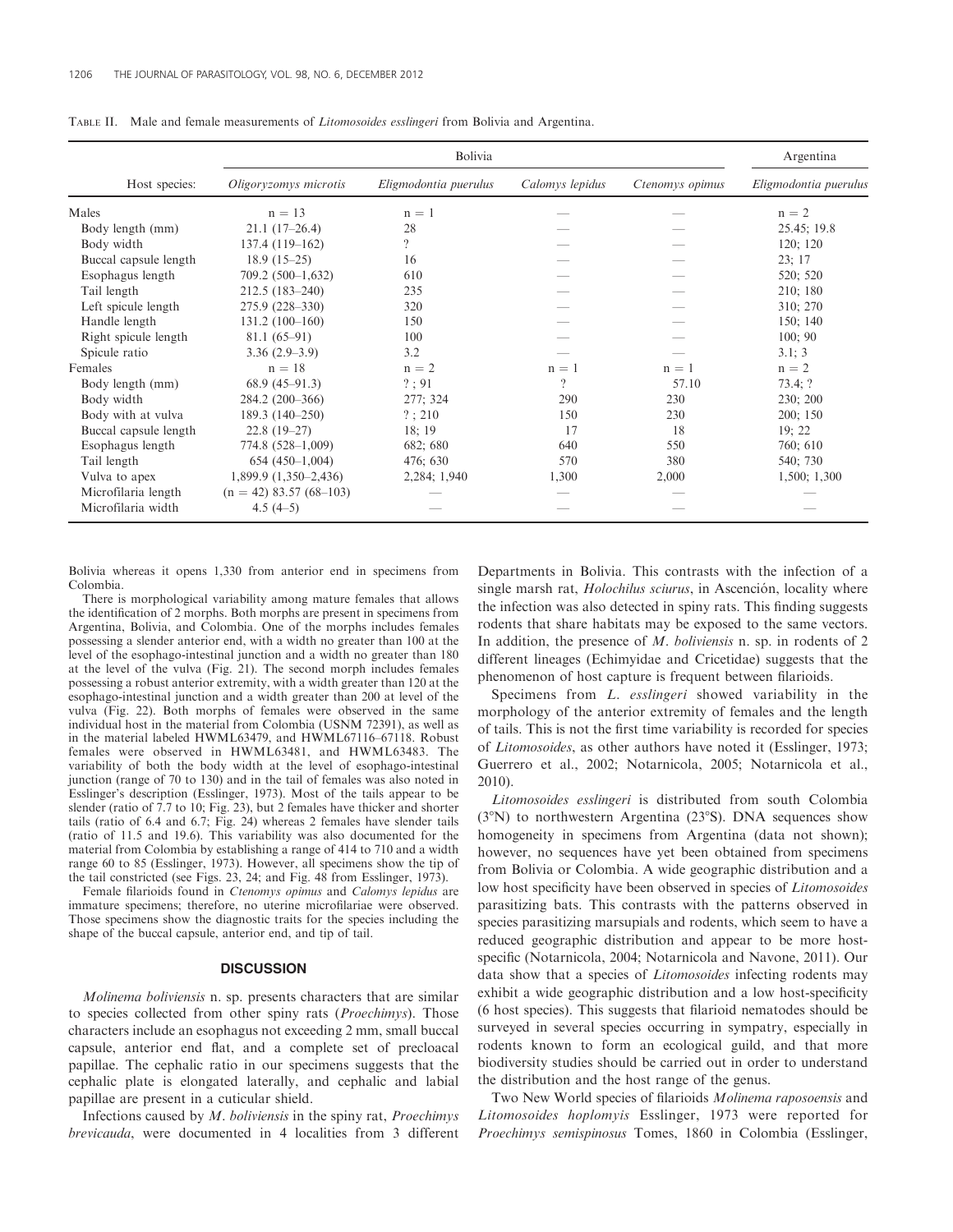1973; 1974). Similarly, we record here the presence of M. boliviensis and L. esslingeri parasitizing the rodent Holochilus sciureus in Bolivia. These findings were made possible only due to a substantial effort to sample many thousands of individual specimens in Colombia, by Esslinger, and in Bolivia and Argentina by the authors.

#### ACKNOWLEDGMENTS

We acknowledge NSF grants DEB 01-03711 to Michael A. Mares and Janet K. Braum, NSF grants BSR-9024816, DEB-0097019, DBI-0646356, and DEB-9631295 to Scott L. Gardner, and the Hagan Fund, the University of Nebraska State Museum, for support of field work. The Harold W. Manter Laboratory Development Fund is also acknowledged for providing support of our work in the HWML. We thank María Cristina Estivariz from CEPAVE and Luis Pagano from Museo de la Plata for preparing the drawings. J.N.'s work in the HWML was sponsored by Fulbright-CONICET (2008) and CONICET (Beca Externa para Jóvenes Investigadores 2011).

#### LITERATURE CITED

- ANDERSON, R. C. 1953. Dipetalonema sprenti n. sp. from Castor canadensis Kuhl. Parasitology 43: 215–221.
- ANDERSON, S. 1997. Mammals of Bolivia, taxonomy and distribution. Bulletin of the American Museum of Natural History 231: 1–652.
- ———, AND T. L. YATES. 2000. A new genus and species of Phyllotine rodent from Bolivia. Journal of Mammalogy 81: 18–36.
- ARTIGAS, P. T., AND G. PACHECO. 1933. A new species of filaria from Myocastor coipus. Dipetalonema travassosi n. sp. Revista de Biologia e Higiene 4: 23–27.
- BAIN, O. 1973. Une nouvelle filaire de rongeur sud-américain, Dipetalonema dessetae n. sp. (Nematoda, Filarioidea). Bulletin du Muséum National d'Histoire Naturelle 3 série, n 116, zoologie 90: 309–316.
- . 1974. Développement larvaire de Dipetalonema dessetae, filaire de rongeur, entretenue au laboratoire. Annales de Parasitologie Humaine et Comparée 49: 457–466.
- G. PETIT, AND S. BERTEAUX. 1980. Description de deux nouvelles Filaires du genre Litomosoides et de leurs stades infestants. Annales de Parasitologie Humaine et Comparée 55: 225–267.

, AND M. DIAGNE. 1989. Etude de quelques Litomosoides parasites de rongeurs; conséquences taxonomiques. Annales de Parasitologie Humaine et Comparée 64: 268–289.

- BRANT, S. V., AND S. L. GARDNER. 1997. Two new species of Litomosoides (Nemata: Onchocercidae) from Ctenomys opimus (Rodentia: Ctenomyidae) on the altiplano of Bolivia. Journal of Parasitology 83: 700– 705.
- ———, AND ———. 2000. Phylogeny of the species of the genus Litomosoides (Nemata: Onchocercidae): Evidence of rampant host switching. Journal of Parasitology 86: 545–554.
- CABALLERO, C. 1947. Algunas filarias de mamıferos y de reptiles de las ´ Repúblicas de Colombia y Panamá. Anuales del Instituto de Biología de México 18: 169-188.
- ESSLINGER, J. H. 1973. The genus Litomosoides Chandler, 1931 (Filarioidea: Onchocercidae) in Colombian bats and rats. Journal of Parasitology 59: 225–246.

. 1974. Two new species of *Dipetalonema* (Nematoda: Filarioidea) from Neotropical echimyid rodents. Journal of Parasitology 60: 473– 479.

FREITAS, J. F. DE TEIXEIRA. 1964. Achegas helmintologicas. Revista de Ciencias Biologicas, Belem 2: 3–40.

———, AND H. LENT. 1939. Novo genero de helmintos parasitos de roedores (Nematoda: Filarioidea). Boletim Biologico, (nova serie) 4: 14–18.

GARDNER, S. L. 1996. Essential techniques for collection of parasites during surveys of mammals. In Measuring and monitoring biological diversity: Standard methods for mammals, D. E. Wilson, R. Cole, J. D. Nichols, R. Rudran, and M. Foster (eds.). Smithsonian Institution Press, Washington, D.C, p. 291–298.

AND F. A. JIMÉNEZ. 2009. Methods for the study of bats endoparasites. In Ecological and behavioral methods for the study of bats, T. H. Kunz and S. Parsons (eds.). The Johns Hopkins University Press, Baltimore, Maryland, p. 795–805.

- ———, J. SALAZAR-BRAVO, AND J. A. COOK. 2012. New species of Ctenomys (Rodentia: Ctenomyidae) from Bolivia. Occasional Papers of the Museum of Texas Tech University. (In press.).
- GUERRERO, R., AND O. BAIN. 2001. The new world filarial genus Molinema Freitas and Lent, 1939 (Nematoda: Onchocercidae), with a description of four new species parasitic in the Echimyidae (Rodentia). Systematic Parasitology 48: 203–221.
- ———, C. MARTIN, S. L. GARDNER, AND O. BAIN. 2002. New and known species of *Litomosoides* (Nematoda: Filarioidea): Important adult and larval characters and taxonomic changes. Comparative Parasitology 69: 177–195.
- HIGHBY, P. R. 1943. Dipetalonema arbuta n. sp. (Nematoda) from the porcupine, Erethizon dorsatum (L.). Journal of Parasitology 29: 239-242.
- NOTARNICOLA, J. 2004. Taxonomiìa y biologiìa de las filarias de animales silvestres y de importancia sanitaria en la Repuıblica Argentina. PhD ` Dissertation. FCNyM-UNLP, La Plata, Buenos Aires, Argentina, http://sedici.unlp.edu.ar?id=arg-unlp-tpg-0000000080.
	- -. 2005. Description of adults and fourth-stage larva of Litomosoides navonae n. sp. (Nematoda: Onchocercidae), a parasite of five species of sigmodontine rodents from northeastern Argentina. Systematic Parasitology 62: 171–183.
- , AND G. T. NAVONE. 2011. Litomosoides pardinasi n. sp. (Nematoda, Onchocercidae) from two species of cricetid rodents in Northern Patagonia, Argentina. Parasitology Research 108: 187–194.
- ———, O. BAIN, AND G. T. NAVONE. 2000. Two new species of Litomosoides (Nematoda: Filarioidea) in sigmodontines (Rodentia: Muridae) from Río de La Plata marshland, Argentina. Journal of Parasitology 86: 1318–1325.
- -, A. JIMÉNEZ RUIZ, AND S. L. GARDNER. 2007. A new species of Dipetalonema (Filarioidea: Onchocercidae) from Ateles chameck from the Beni of Bolivia. Journal of Parasitology 93: 661–667.
- AND ———, 2010. *Litomosoides* (Nemata: Filarioidea) of bats from Bolivia with records for three known species and the description of a new species. Journal of Parasitology 96: 775–782.
- SALAZAR, J. A., M. L. CAMPBELL, S. ANDERSON, S. L. GARDNER, AND J. L. DUNNUM. 1994. New records of Bolivian mammals. Mammalia 58: 125–130.
- SIKES, R. S., AND W. L. GANNON. 2011. Guidelines of the American Society of Mammalogists for the use of wild mammals in research. Journal of Mammalogy 92: 235–253.

#### APPENDIX

We include the data as follows: Host collection number, sex, date collected, collector, field number, locality, and parasite collection number.

#### Molinema boliviensis n. sp.

Holochilus sciureus Wagner, 1842: MSB55987, M, 12 August 1985, T. I. Mercado, NK13055, Bolivia, Santa Cruz, 15°43'S, 63°09′W, 6 km. W (by road) Ascension, 240 m, HWML63461.

Proechimys brevicauda Gunther, 1876: MSB56095, F, 13 August 1985, T. I. Mercado, NK13087, Bolivia, Santa Cruz, 15°43′S, 63°09′W, 6 km W (by road) Ascension, 240 m, HWML60291; MSB56092, F, 25 August 1985, S. Anderson, NK13320, Bolivia, Beni, 14°51′S, 66°21′W, 1 km SW Estación Biológica del Beni, Totaizal, 300 m, HWML63463; MSB56093, M, 29 August 1985, T. I. Mercado, NK13399, Bolivia, Beni, 4 km N Yucumo, 400 m, HWML63460.

Proechimys sp. not determined: DGR Mammals 5599, F, 13 July 1992, NK25354, Bolivia, Beni, 14°52′S, 67°07′W, 35 km NW of Yucumo, 400 m, HWML63459; MSB68544, F, 15 July 1992, S. Anderson, NK25369, Bolivia, Beni, 14°52′S, 67°07′W, 35 km NW of Yucumo, 253 m, HWML61804; ND, F, 29 August 1989, S. Anderson, NK13392, Bolivia, Beni, 14° 42′S, 67° 04′W, 45 km N